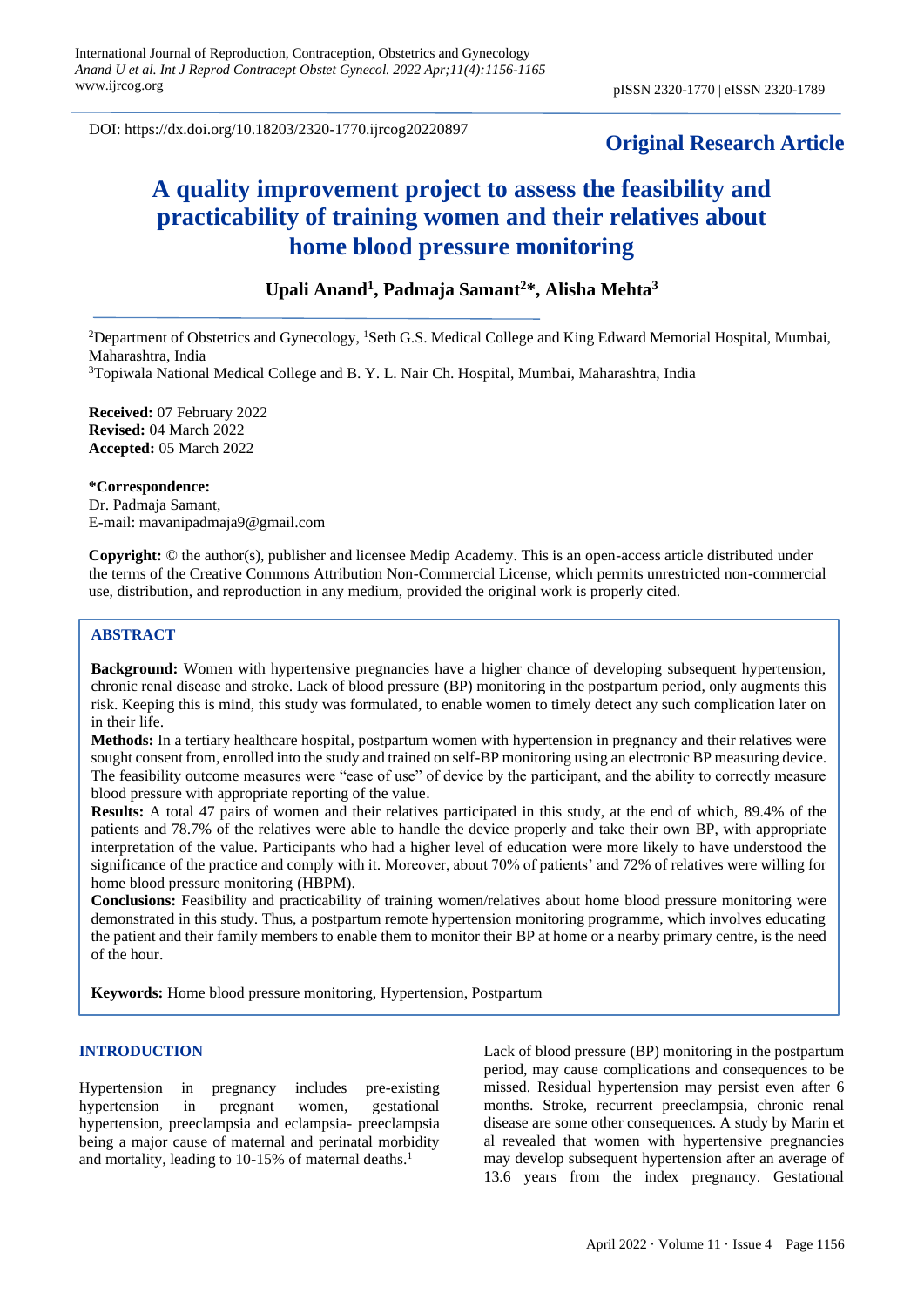hypertension was the hypertensive disorder of pregnancy with the highest incidence of subsequent hypertension  $(54\%)$  (p value < 0.001).<sup>2</sup>

Additionally, preeclampsia and gestational hypertension were found to be associated with a higher risk of developing chronic kidney disease (CKD) during follow $up.<sup>3</sup>$ 

The guidelines on postpartum care by the Federation of Obstetric and Gynaecological Societies of India advise monitoring blood pressure 4-6 hourly for the first 24-48 hours postpartum. BP monitoring should be continued for 6 weeks with periodic BP check-ups at 48 hours, 6 days, 15 days and 42 days.<sup>4</sup>

A study done in the United States of America (USA) brought to light the increased risk of postpartum readmissions secondary to severe hypertension in women with antenatal hypertension.<sup>5</sup> Keeping this in view, postpartum care and counselling must be given to all women with antenatal hypertension to reduce the modifiable risk factors for hypertension and cardiovascular disease.

A postpartum remote hypertension monitoring programme, involving educating the patient and their family members to enable them to monitor their blood pressure at home or a nearby primary centre, is the need of the hour, especially in situations like the COVID-19 pandemic. Home blood pressure monitoring (HBPM) is being encouraged and rapidly being implemented in the United Kingdom (UK) because of COVID-19, following guidance by Royal College of Obstetricians and Gynaecologists (RCOG). 6

# *Primary objectives*

The primary objectives were to evaluate the practicability, and feasibility of educating patients and their relatives about blood pressure monitoring, implemented as a quality improvement measure at the hospital level for management of hypertension in postpartum women after discharge.

# *Secondary objectives*

Secondary objectives were to evaluate the feasibility on the part of healthcare professionals to counsel and educate patients' relatives about the correct method of HBPM, and to evaluate retention of information by the family members/patient about the monitoring of BP by self at home.

# **METHODS**

# *Study type*

This study is a quality improvement project, an interventional cohort study, including women/relatives for the purpose of training them in HBPM. Women, who had hypertensive disease of pregnancy (i.e. during the antepartum period), and one of their relatives were approached for the study in the postpartum period.

#### *Study place*

The study was conducted in the department of obstetrics and gynaecology, King Edwards Memorial Hospital, Mumbai from November 2021-December 2021.

#### *Selection criteria*

#### *Inclusion criteria*

Patients and relatives above 18 years of age; and patients previously diagnosed with hypertension in pregnancy, including gestational hypertension, preeclampsia, eclampsia, chronic hypertension, and a new hypertension diagnosis postpartum.

#### *Exclusion criteria*

Patients' relatives not willing to participate, not using telephonic services/devices; and patients and relatives already trained in BP monitoring.

#### *Procedure*

The sampling technique used in this study was convenience sampling, depending on the willingness and availability to take part in the study.

The BP criteria for the diagnosis of hypertension during pregnancy is systolic BP (SBP) >140 mmHg and/or diastolic BP (DBP) >90 mmHg, on two separate occasions, 4 hours apart. After giving consent to enrol in the study, women and one of their relatives were educated about the use of BP devices, by a healthcare professional. After gaining consent, maternal and obstetric sociodemographic data including education, religion, parity, maternal age, and treatment/management during the antenatal period for gestational hypertension/chronic hypertension/ preeclampsia/eclampsia, method of delivery was obtained. A patient information sheet was used for giving information to the participants with an attached consent form, both to the woman and the relative, explaining the study purpose, the possible benefits of the study, the right to withdraw at any time during the study, and that confidentiality was maintained throughout the study through coding.

For the purpose of training electronic BP measuring devices were used, which are used by the practitioners, are easy to use and record. Retainment of information was checked after 48 hours, by asking the relative/patient to demonstrate the method of taking BP correctly. In case of failure/inability to correctly demonstrate, the relative/patient was taught the procedure again carefully, imparting the knowledge given in the first session. For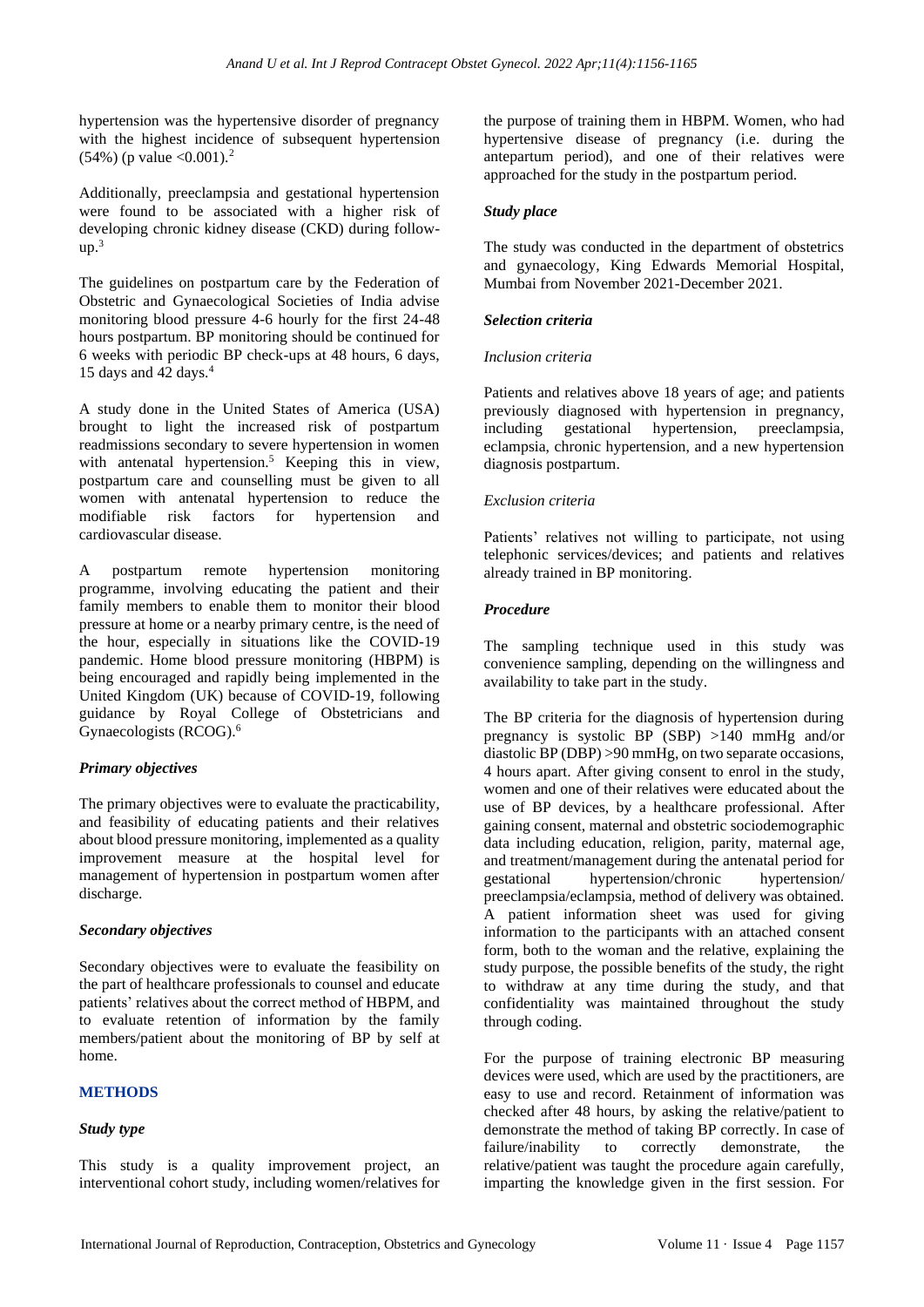each participant, the number of sessions taken by the healthcare professional was recorded. The retention of information given was checked one final time before discharge, by the same healthcare professional. The patient/relatives were educated about normal/abnormal readings and the importance of immediately going to a healthcare practitioner for a more thorough workup. All patient information recorded for study purposes was coded to maintain confidentiality.

Participants were also counselled about the need to regularly monitor their BP, even after the postpartum period, as patients are at high risk to develop hypertension later in their lives.

# *Ethical approval*

Ethics approval for this study was granted by the institutional ethics committee (IEC) of Seth G.S.M.C and King Edward Memorial Hospital, Mumbai.

#### *Statistical analysis*

Statistical package for the social sciences (SPSS) software was used for the analysis of data.

# **RESULTS**

A total of 94 persons participated in the study, out of whom 47 (50%) were postpartum women with hypertension during the index pregnancy and 47 (50%) were relatives of those patients (relation with the patient - 34% sister-inlaw, 27.7% mother-in-law, 23.4% mother, 14.9% husband) (Table 1).

#### **Table 1: Demographic data.**

| <b>Variables</b>          | <b>Patient</b><br>$(\%)$ | <b>Relative of the</b><br>patient $(\% )$ |
|---------------------------|--------------------------|-------------------------------------------|
| Mean age                  | 26.38                    | 39.4                                      |
| <b>Religion</b>           |                          |                                           |
| Hindu                     | 30(63.8)                 | 31(66)                                    |
| Muslim                    | 16(34)                   | 16(34)                                    |
| Christian                 | 1(2.1)                   |                                           |
| <b>Level of education</b> |                          |                                           |
| Post-graduation           | 1(2.1)                   |                                           |
| Graduation                | 15 (31.9)                | 11(23.4)                                  |
| Intermediate              | 9(19.1)                  | 5(10.6)                                   |
| Matriculation             | 13(27.7)                 | 7(14.9)                                   |
| Middle school             | 5(10.6)                  | 15(31.9)                                  |
| Primary school            | 4(8.5)                   | 9(19.1)                                   |

The clinical variables of the patients-parity, past history of abortion/IUFD, antepartum medications for PIH and mode of delivery were noted. The indications of cesarean section were mixed-fetal as well as maternal (Table 2).

As shown in Table 3, on day 1 after delivery, a large number of patients had stage 1 (46.8%) and stage 2 (27.7%) hypertension. 17% of patients had normal BP, whereas 8.5% had elevated BP.

#### **Table 2: Patient's clinical data.**

| <b>Variables</b>                         | <b>Range</b> |
|------------------------------------------|--------------|
| Order of birth $(\% )$                   |              |
| 1                                        | 32(68.1)     |
| $\overline{2}$                           | 11(23.4)     |
| 3                                        | 3(6.4)       |
| $\overline{4}$                           | 1(2.1)       |
| Past history of abortion                 |              |
| Yes                                      | 7(14.9)      |
| No                                       | 40(85.1)     |
| Past history of IUFD                     |              |
| Yes                                      | 1(2.1)       |
| No                                       | 46 (97.9)    |
| <b>Obstetric outcome</b>                 |              |
| Live birth                               | 40(85.1)     |
| <b>IUFD</b>                              | 3(6.4)       |
| Stillbirth                               | 3(6.4)       |
| Neonatal death                           | 1(2.1)       |
| History of hypertension in pregnancy     |              |
| Gestational hypertension                 | 25(53.2)     |
| Severe pre-eclampsia                     | 18 (38.3)    |
| Impending eclampsia                      | 1(2.1)       |
| Eclampsia                                | 3(6.4)       |
| Drugs given in the antepartum period for |              |
| pregnancy induced hypertension           |              |
| Only labetalol                           | 26(55.3)     |
| Labetalol and nifedipine                 | 4(8.5)       |
| Labetalol and magnesium sulphate         | 13 (27.6)    |
| Labetalol, nifedipine and                |              |
| magnesium sulphate                       | 4(8.5)       |
| <b>Mode of delivery</b>                  |              |
| <b>Emergency LSCS</b>                    | 34 (72.3)    |
| Vaginal delivery                         | 13 (27.6)    |

12 patients were discharged after three days. Patients with higher BP (stage 1 and stage 2) were admitted for longer.

Patients and relatives were equally aware of the complications of pregnancy induced hypertension (PIH) on the mother and the fetus (68%). But merely 19.1% of the relatives and 23.4% of the patients were aware of the importance of home blood pressure monitoring (HBPM) required in the postpartum period.

More patients were aware of symptoms and warning signs of high blood pressure/PIH as compared to relatives (Table 4). Nearly all participants required 30 minutes or more of training in session 1 (86.2%). Just 13.8% of participants were able to train in 15 minutes (Table 5).

After the first training session (Table 5), retention was checked after 48 hours. It was observed that more patients (64%) demonstrated tying the cuff properly than the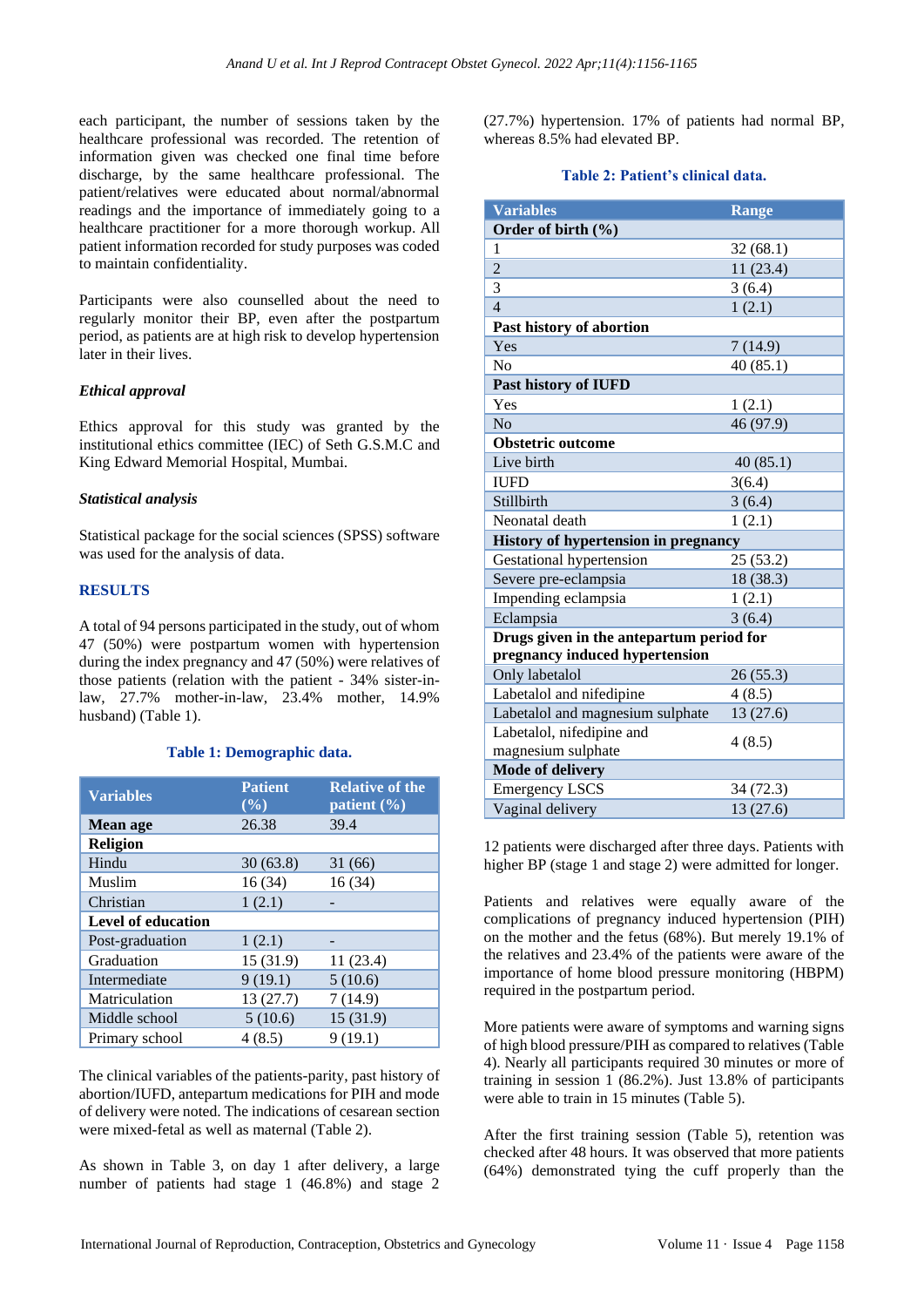number of relatives (49%), with about 51% of the relatives being unable to tie the cuff correctly. Although, the difference in the two groups was not statistically significant (unpaired t-test and p value=0.074).

The following checklist points were taken into account for tying the cuff properly- patient position, arm position, cuff level, cuff tightness, tube position, and ability to read the displayed value on the device- all of which had been taught in the first training session. It was noted that all the participants were able to position the arm and the body correctly for taking blood pressure. Out of all the patients unable to tie the cuff correctly, most faced difficulty while ensuring adequate cuff tightness (12) for BP measurement. In contrast, for relatives, cuff tightness (19) and tube position (19) posed a problem for the majority.

Additionally, 5 patients were unable to read the displayed value of BP on the device, whereas all the patients could aptly do so. All the participants were scored out of 6 (checklist for tying the cuff), taking into account individual components of correctly tying the blood pressure cuff. It was found that as an aggregate, the score of patients was significantly higher than that of relatives (p value=0.033).

Furthermore, about 36% of the relatives could not correctly answer whether the BP reading displayed was normal/abnormal. As opposed to this, around 81% of the patients could do so, and merely 19% were unable. There was a significant difference between the two groups in the ability to tell if the reading displayed is normal or abnormal (unpaired T-test and p value=0.033).

Moreover, 5 relatives and 6 patients could not answer the trainer's questions regarding BP monitoring correctly.

As evident from Table 6, a total of 55% of relatives and 36% of patients were unable to correctly demonstrate the procedure of taking blood pressure using the digital device and/or answer questions that ensued and hence were trained again. Retention was checked in the third session after 48 hours and on discharge (for all participants). Out of the 17 patients who were trained again, 12 successfully tied the cuff, and the rest were unable. Similarly, out of 26 relatives, 9 were unable to tie the cuff, and 17 could do so after retraining. This difference between the two groups, patients and relatives, was not statistically significant (p value=0.365).

Hence, at the end of the session, 10.6% of the patients and 19.1% of the relatives could not tie the cuff appropriately.

Furthermore, five relatives who were unable to read the value correctly were, as a result, unable to tell if the blood pressure value was normal or abnormal. All of the patients were able to do so. Out of the 17 patients, only 1 could not answer the trainer's questions correctly, and out of 26 relatives, just 2 were unable to do so.

The results of all the participants after the two sessions were compared for any significant difference using the paired T-test (Table 7).

The ability to tie the cuff in sessions 2 and 3 were compared and found to be significantly different, with better results obtained after session 3 (p value  $\leq 0.001$ ), with a correlation of 0.153. Hence, the conclusion can be drawn that after undergoing retraining after one unsuccessful demonstration, participants who were earlier unable to tie the cuff appropriately were able to do so, giving a better outcome in session 3.

On comparing the scores of all participants in the components of tying the cuff, the mean score of session 3 (5.42) was found to be higher not lower than that of session 2 (4.33). This was significantly different with a p value of <0.001, with a correlation of 0.845. Therefore, it can be concluded that those participants who were required to be retrained, improved significantly after being trained again after session 2, and scored much better in session 3, even though not all of them could appropriately tie the cuff after session 3.

Similarly, the ability to tell if the displayed value on the device is normal/abnormal was compared after the two sessions. It revealed that more participants were able to correctly tell after the third session, after retraining, than simply after session 2, with just one training session. The difference between the two sessions was significantly different (p value  $< 0.001$ ), with a correlation of 0.293.

On similar lines, the ability to answer questions improved significantly after retraining with better outcomes after session 3. This difference between the two session outcomes was significantly different, leaning towards a favourable result after session 3 (p value=0.002), with a correlation of 0.467.

Hence, in toto, it can be interpreted that, participants not able to correctly demonstrate the entire procedure, including the interpretation of the reading displayed, fared better after retraining.

On discharge (Table 8), some patients were discharged with antihypertensives to be continued till review. Out of the 47 patients, most were given tablet labetalol (66%), with merely 2.1% each given tablet nifedipine, and tablet labetalol and tablet nifedipine.

About 30% did not need any anti-hypertensives to be continued. In addition to this, 61.7% of the patients were advised for strict HBPM.

Before discharge, a final session to check if the participants could measure blood pressure was undertaken. Among all the patients, 89.4% were able to do so, whereas only 78.7% of the relatives were able to measure BP correctly.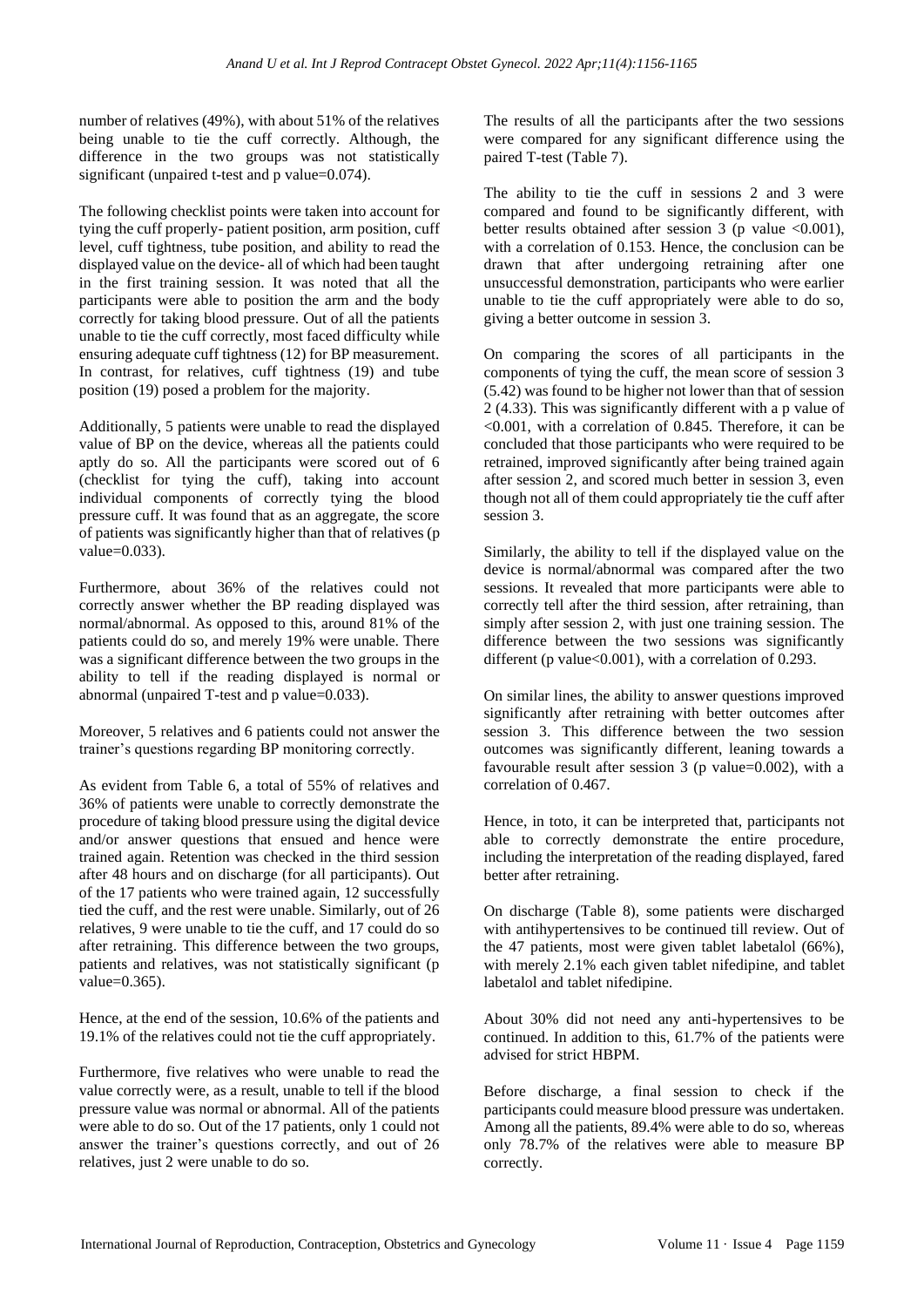# **Table 3: Postpartum period BP monitoring.**

| <b>BP</b> monitoring        | Normal $(\% )$ | Elevated $(\% )$ | Stage 1 HTN $(\% )$ | Stage 2 HTN $(\% )$ |
|-----------------------------|----------------|------------------|---------------------|---------------------|
| Day 1 (total 47 inpatients) | 8 (17)         | 4(8.5)           | 22(46.8)            | 13(27.7)            |
| Day 2 (total 47 inpatients) | 13(27.7)       | 9(19.1)          | 12(25.5)            | 13(27.7)            |
| Day 3 (total 47 inpatients) | 12(25.5)       | 7(14.9)          | 16(34.0)            | 12(25.5)            |
| Day 4 (35 inpatients)       | 10(28.6)       | 10(28.6)         | 7(20)               | 8(22.8)             |
| Day 5 (19 inpatients)       | 7(36.8)        | 2(10.5)          | 7(36.8)             | 3(15.8)             |
| Day $6(11$ inpatients)      | 3(27.3)        | (9.1)            | 5(45.45)            | 2(18.2)             |

# **Table 4: Pre-training session interview.**

| <b>Variables</b>                                                                                 | Patients (total=47) (%) |                | Relatives (total=47) $(\%$ ) |           |
|--------------------------------------------------------------------------------------------------|-------------------------|----------------|------------------------------|-----------|
| Awareness of complications of PIH among the participants                                         |                         |                |                              |           |
| Yes                                                                                              | 32(68.1)                |                | 32(68.1)                     |           |
| N <sub>o</sub>                                                                                   | 15(31.9)                |                | 15(31.9)                     |           |
| Awareness of the importance of home blood pressure monitoring in the postpartum period           |                         |                |                              |           |
| Yes                                                                                              | 11(23.4)                |                | 9(19.1)                      |           |
| No                                                                                               | 36(76.6)                |                | 38 (80.9)                    |           |
| Number (and frequency) of patients/relatives aware<br>of following symptoms to be looked out for | <b>Yes</b>              | N <sub>0</sub> | <b>Yes</b>                   | No        |
| Headache                                                                                         | 13(27.7)                | 34(72.3)       | 12(25.5)                     | 35(74.5)  |
| Swelling of legs and body                                                                        | 26(55.3)                | 21(44.7)       | 19(40.4)                     | 28(59.6)  |
| Less urination                                                                                   | -                       | 47 (100)       | $\qquad \qquad -$            | 47 (100)  |
| <b>Blurred</b> vision                                                                            | 9(19.2)                 | 38 (80.8)      |                              | 47 (100)  |
| Palpitations                                                                                     | 2(4.3)                  | 45(95.7)       | 2(4.3)                       | 45 (95.7) |
| Giddiness                                                                                        | 11(23.4)                | 36(76.6)       | 9(19.2)                      | 38 (80.8) |

# **Table 5: Education regarding the method of correct blood pressure recording, followed by post-training (session 2) -To check the ability to tie the cuff properly.**

| <b>Variables</b>                                                                | Range $(\% )$                 |                |                   |                |
|---------------------------------------------------------------------------------|-------------------------------|----------------|-------------------|----------------|
| Amount of time spent by healthcare professional in training                     |                               |                |                   |                |
| 15 minutes                                                                      | 13(13.8)                      |                |                   |                |
| 30 minutes                                                                      | 81 (86.2)                     |                |                   |                |
| Was the patient/relative able to tie the cuff<br>properly?                      | Patients (%)                  |                | Relatives $(\% )$ |                |
| Yes                                                                             | 30(63.8)                      |                | 23 (48.9)         |                |
| N <sub>0</sub>                                                                  | 17(36.2)                      |                | 24(51.1)          |                |
| Unpaired t-test (group 0=patients, group<br>$1 =$ relatives)                    | 0.074                         |                |                   |                |
| <b>Components of blood pressure measurement</b><br>checked for (checklist of 6) | Yes                           | $\bf N_0$      | Yes               | N <sub>0</sub> |
| Patient position                                                                | 47                            |                | 47                |                |
| Arm position                                                                    | 47                            |                | 47                |                |
| Cuff level                                                                      | 43                            | $\overline{4}$ | 44                | 3              |
| Cuff tightness                                                                  | 35                            | 12             | 28                | 19             |
| Tube position                                                                   | 37                            | 10             | 28                | 19             |
| Able to read the displayed value                                                | 47                            |                | 42                | 5              |
| Mean checklist score                                                            | 5.4468                        |                | 5.0213            |                |
| Unpaired t test (group 0=patients, group<br>$1 =$ relatives)                    | P value= $0.026$ <sup>*</sup> |                |                   |                |
| Ability to tell if blood pressure reading displayed is normal/abnormal          |                               |                |                   |                |
| Able                                                                            | 38 (80.8)                     |                | 30(63.8)          |                |
| Unable                                                                          | 9(19.2)                       |                | 17(36.2)          |                |
| Unpaired t-test                                                                 | P value= $0.033*$             |                |                   |                |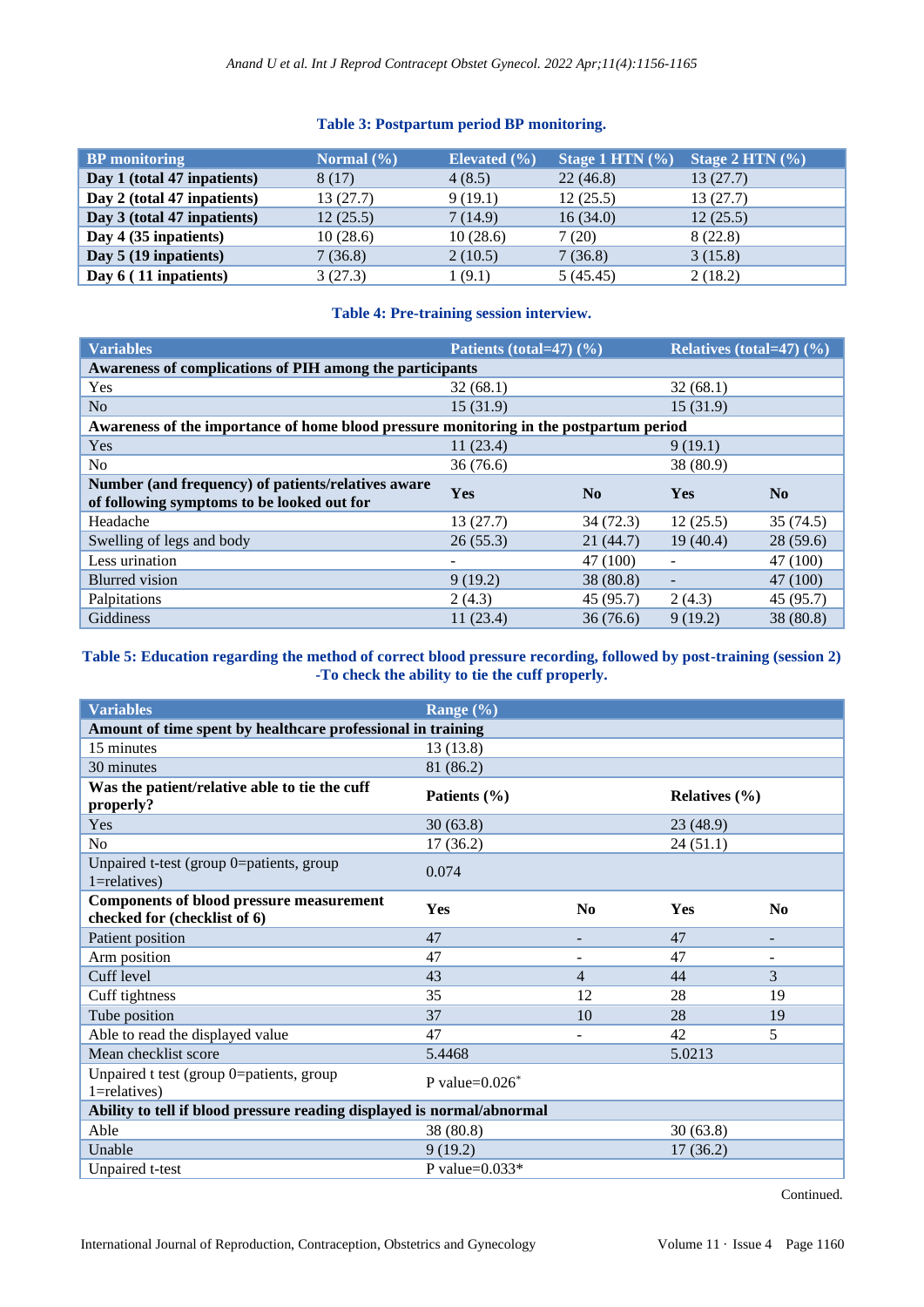| <b>Variables</b>                                                     | Range $(\% )$ |  |
|----------------------------------------------------------------------|---------------|--|
| Ability to answer questions regarding home blood pressure monitoring |               |  |
| Yes                                                                  |               |  |
| N <sub>o</sub>                                                       |               |  |

\*Level of significance-  $p$  value <0.05

# **Table 6: Post-training- session 3- for those 43 participants unable to retain information (checked for in session 2).**

| <b>Variables</b>                                                                | Patients (%)     |                          | Relatives $(\% )$ |                |
|---------------------------------------------------------------------------------|------------------|--------------------------|-------------------|----------------|
| Total number of patients/relatives unable to<br>demonstrate after session 2     | 17(36.2)         |                          | 26(55.3)          |                |
| Was the patient/relative able to tie the cuff properly?                         |                  |                          |                   |                |
| Yes                                                                             | 12               |                          | 17                |                |
| N <sub>o</sub>                                                                  | 5                |                          | 9                 |                |
| Unpaired t test                                                                 | P value= $0.365$ |                          |                   |                |
| <b>Components of blood pressure measurement</b><br>checked for (checklist of 6) | <b>Yes</b>       | N <sub>0</sub>           | Yes               | N <sub>0</sub> |
| Patient position                                                                | 17               |                          | 26                |                |
| Arm position                                                                    | 17               |                          | 26                |                |
| Cuff level                                                                      | 17               |                          | 26                |                |
| Cuff tightness                                                                  | 12               | 5                        | 17                | 9              |
| Tube position                                                                   | 14               | 3                        | 23                | 3              |
| Able to read the displayed value                                                | 17               | $\overline{\phantom{a}}$ | 21                | 5              |
| Mean checklist score                                                            | 5.5294           |                          | 5.3462            |                |
| Unpaired t test (group 0=patients, group<br>$1 =$ relatives)                    | P value= $0.262$ |                          |                   |                |
| Ability to tell if blood pressure reading displayed is normal/abnormal          |                  |                          |                   |                |
| Able                                                                            | 17               |                          | 21                |                |
| Unable                                                                          |                  |                          | 5                 |                |
| Ability to answer questions regarding home blood pressure monitoring            |                  |                          |                   |                |
| Yes                                                                             | 16               |                          | 24                |                |
| No                                                                              |                  |                          | 2                 |                |

# **Table 7: Paired t-test: to compare session 2 and session 3 demonstration by the participants.**

| Pair 1                                                           | <b>Correlation</b>             | P value                |  |
|------------------------------------------------------------------|--------------------------------|------------------------|--|
| Session 2: Ability to tie the cuff                               | 0.153                          | $< 0.001*$             |  |
| Session 3: Ability to tie the cuff                               |                                |                        |  |
| Pair 2                                                           |                                |                        |  |
| Session 2: Checklist score (out of 6) for tying the cuff         | Mean score of session $2=4.33$ |                        |  |
|                                                                  | Mean score of session $3=5.42$ | $< 0.001$ <sup>*</sup> |  |
| Session 3: Checklist score (out of 6) for tying the cuff         | $Correlation = 0.845$          |                        |  |
| Pair 3                                                           |                                |                        |  |
| Session 2: Ability to tell if value displayed is normal/abnormal |                                |                        |  |
| Session 3: Ability to tell if value displayed is normal/abnormal |                                |                        |  |
| Pair 4:                                                          |                                |                        |  |
| Session 2: Ability to answer questions                           |                                |                        |  |
| Session 3: Ability to answer questions                           |                                |                        |  |
|                                                                  | 0.293<br>0.467                 | $< 0.001*$<br>$0.002*$ |  |

\*Level of significance- p value <0.05

#### **Table 8: On discharge.**

| Variables                                                   | <b>Ranges</b>         |                 |                               |  |
|-------------------------------------------------------------|-----------------------|-----------------|-------------------------------|--|
| Hypertensives given on discharge                            |                       |                 |                               |  |
| <b>None</b>                                                 | <b>Only labetalol</b> | Only nifedipine | Both labetalol and nifedipine |  |
| 14 (29.8%)                                                  | $31(66.0\%)$          | $1(2.1\%)$      | $1(2.1\%)$                    |  |
| Home blood pressure monitoring advised by the treating unit |                       |                 |                               |  |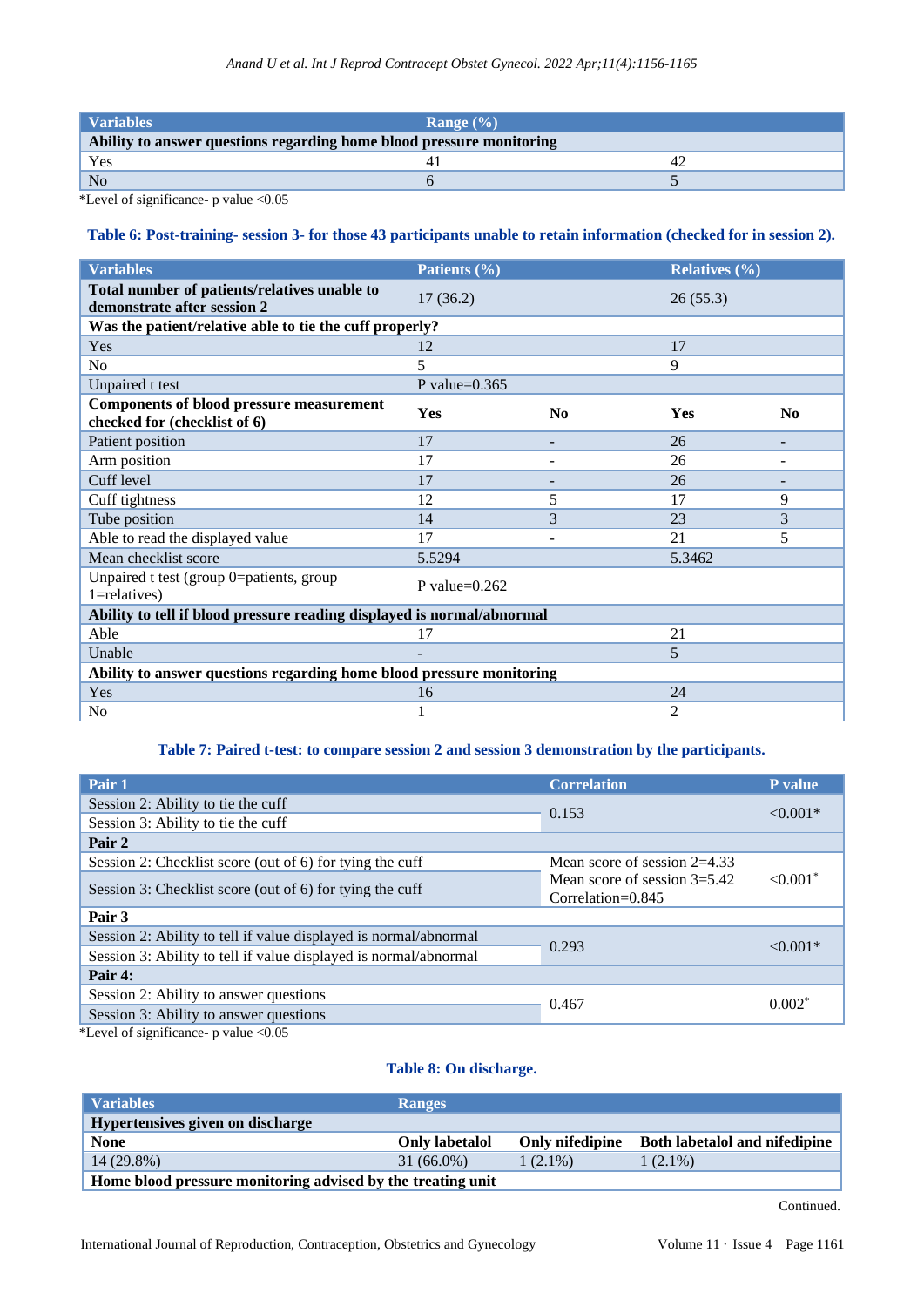| <b>Variables</b>                                                               | <b>Ranges</b>    |                |                  |               |
|--------------------------------------------------------------------------------|------------------|----------------|------------------|---------------|
| Yes                                                                            |                  | N <sub>0</sub> |                  |               |
| 29 (61.7%)                                                                     |                  | 18 (38.3%)     |                  |               |
| <b>Final demonstration of blood pressure</b><br>measurement by the participant | <b>Patients</b>  |                | <b>Relatives</b> |               |
|                                                                                | Able             | <b>Unable</b>  | Able             | <b>Unable</b> |
|                                                                                | 42 (89.4%)       | $5(10.6\%)$    | 37 (78.7%)       | 10(21.3%)     |
| <b>Unpaired t-test</b>                                                         | P value= $0.081$ |                |                  |               |
| Willing for home blood pressure monitoring                                     |                  |                |                  |               |
| Yes                                                                            | 33 (70%)         |                | 34 (72%)         |               |
| N <sub>o</sub>                                                                 | 14 (30%)         |                | 13 (28%)         |               |
| Reason for not willing for HBPM (out of 14 who are not willing)                |                  |                |                  |               |
| Not confident                                                                  |                  |                |                  |               |
| Cost                                                                           |                  |                |                  |               |
| Will call doctor                                                               | 6                |                |                  |               |

#### **Table 9: Number of sessions required to train the participants.**

| <b>Variables</b>          | Patients $(\% )$ | Relatives $(\% )$ |
|---------------------------|------------------|-------------------|
| 1 session                 | 30(63.8)         | 21(44.7)          |
| 2 sessions                | 12(25.5)         | 16(34)            |
| Unable (after 2 sessions) | 5(10.6)          | 10(21.3)          |
| <b>Unpaired t-test</b>    |                  |                   |
| P value                   | $0.027*$         |                   |

\*level of significance- p value <0.05

# **Table 10: Chi-square test: association of variables with level of education and with willingness for HBPM.**

| <b>Level of education</b>                                                       | P value      |
|---------------------------------------------------------------------------------|--------------|
| Session 2: Ability to tie the cuff                                              | $P < 0.001*$ |
| Number of symptoms the participant is aware of                                  | $P=0.218$    |
| Session 2: Ability to read the displayed value on the digital machine correctly | $P=0.029*$   |
| Session 2: Ability to tell if the value displayed is normal/abnormal            | $P=0.005*$   |
| <b>Willing for HBPM</b>                                                         | $P=0.013*$   |
| Session 3: Ability to tie the cuff                                              | $P=0.112$    |
| Session 3: Ability to read the displayed value on the digital machine correctly | $P=0.208$    |
| Session 3: Ability to tell if the value displayed is normal/abnormal            | $P=0.208$    |
| Number of sessions required to train                                            | $P < 0.001*$ |
| Unable/able to demonstrate                                                      | $P=0.001*$   |
| Willing for HBPM or not                                                         |              |
| Able/unable to demonstrate                                                      | $P=0.003*$   |
| Awareness of complications of PIH                                               | $P=0.032*$   |
|                                                                                 |              |

\*level of significance- p value <0.05

When asked about willingness for HBPM, about 70% of patients and 72% of relatives were willing for HBPM. Among those not willing, the cost was identified as to why most participants opted out of HBPM. The rest of the reasons were "will call a doctor" to get the BP checked and "not confident" in measuring BP by self.

It is evident from table 9 that more than half of the patients (63.8%) only needed one training session, subsequent to which they were able to demonstrate the correct method of taking blood pressure.

Contrastingly, under 50% of relatives were able to do so after just one training session. About 25% of patients and 34% of relatives required two training sessions. But, even after two training sessions, 10.6% of patients and about 21% of relatives were unable to learn the method.

Comparing the two groups on the number of sessions required, a significant difference was found between them (p value=0.027), implying that relatives needed more sessions than patients, which was statistically significant.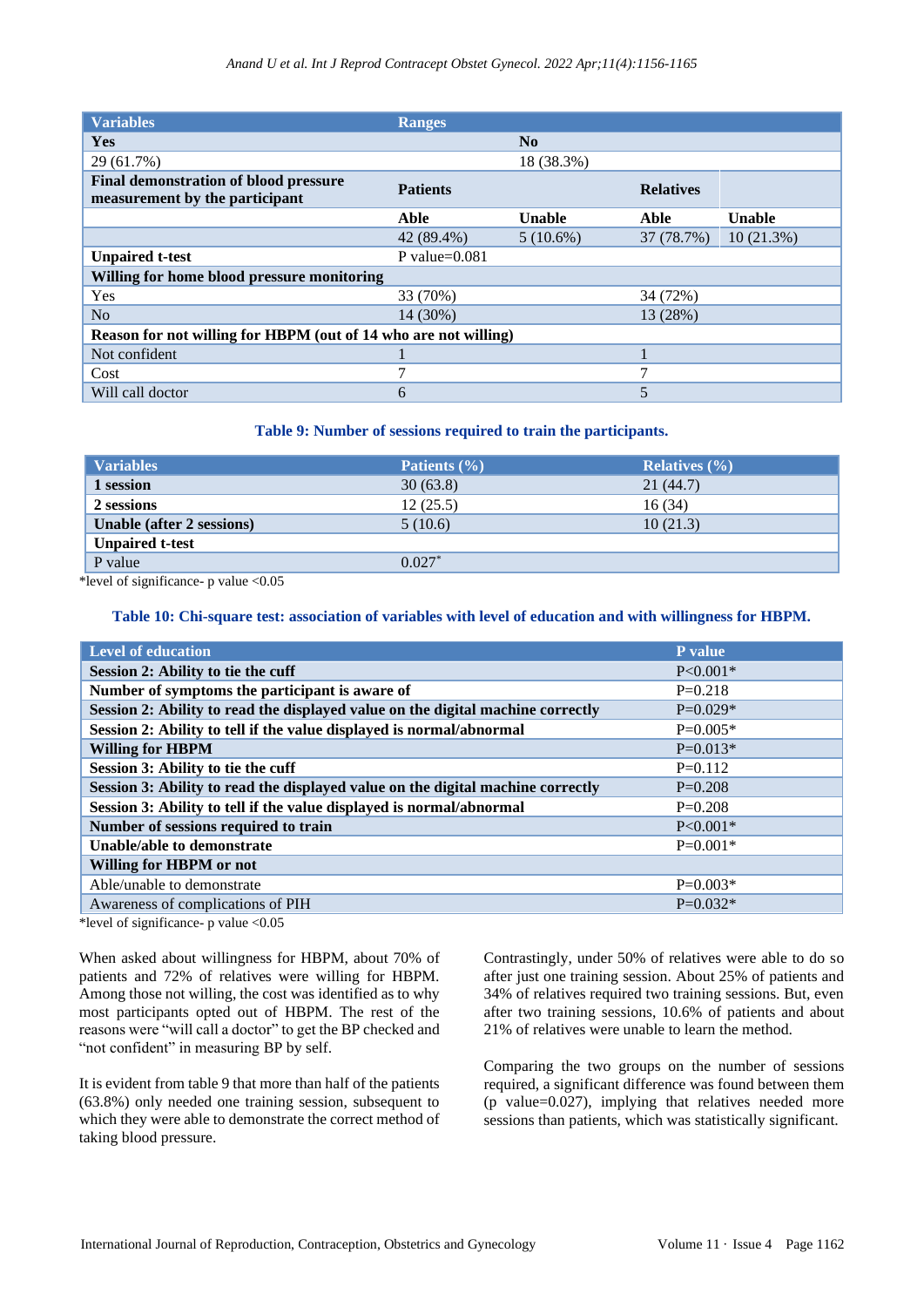There was a significant association between the level of education and the ability to tie the cuff appropriately in the first demonstration session itself ( $p<0.001$ ) (Table 10).

Moreover, the ability to read the displayed value on the digital machine correctly and tell if that value is normal or not was also significantly associated with the participant's level of education (p=0.029 and 0.005, respectively). Participants who had a higher level of education were more likely to have understood the significance of the practice and comply with it. Likewise, the number of sessions required to train the participants and the ability to demonstrate was significantly associated with the level of education ( $p<0.001$  and  $p=0.001$  respectively), suggesting that the exercise of training participants requires more number of sessions in people with a lower level of education as compared to those with a higher level.

Looking at the factors having an association with willingness for HBPM (Table 10), the ability to demonstrate had a significant association (p value=0.003). Participants who were unable to demonstrate the measurement were likely to opt-out of HBPM.

Moreover, awareness of the complications of PIH also had a significant association with willingness (p value=0.032). Participants who were aware were more willing than the unaware of complications. It highlights the role of patient education in HBPM.

# **DISCUSSION**

This study was done in a tertiary health care setup. 53 patient and relative pairs were approached to participate in the study, out of which 47 pairs consented.

The mean age of all the participants of this study was 32.89, with about 65% being Hindu, 34% Muslim and 1% Christian, belonging to a spectrum of educational backgrounds ranging from primary school to postgraduation. More than half of these patients had gestational hypertension, whereas about 38% had severe pre-eclampsia. In a study by Sengodan et al, among their participants, 47.4% had gestational hypertension, 32.6% had pre-eclampsia, and 11.8% had preeclampsia superimposed on chronic hypertension.<sup>7</sup>

In the pre-training session interview, we found that only 21.25% of the participants were aware of the importance of BP monitoring, with none of the participants aware of all the symptoms of PIH.

An element of our training session included counselling patients and their relatives on the importance of selfmonitoring of BP.

This was supported by a study by Baghianimoghadam et al about education on self-monitoring of BP based on the BASNEF model, wherein strategies to involve family members, relatives or friends in intervention programs. Affirmation of those by physicians can strongly affect the self-monitoring of patients. The study also states the importance of planning educational programs based on self-monitoring of BP.<sup>8</sup>

Women are still dependent on the elders in the family or the spouses to seek medical care. Hence, we decided to include relatives in our study to enhance compliance to HBPM (relation with the patient- 34% sisters-in-law, 27.7% mothers-in-law, 23.4% mothers, and 14.9% husbands).

HBPM is an important part of modern-day practice. A study on HBPM done by George and Macdonald demonstrated the following advantages and limitations of HBPM $9$ 

The advantages include: avoids white coat reaction to BP measurement; allows patients to better understand the management of hypertension, which is a chronic condition and hence requires high patient compliance to treatment; reduced dropouts as distance is not relevant and incorporation in daily routine is possible; predicts cardiovascular morbidity and mortality earlier; and an diagnose masked hypertension as multiple readings at different time intervals are taken.

At the same time limitations such as device accuracy, expenditure, personal errors such as faulty cuff placement. It may also induce anxiety in patients and cause excessive monitoring.

Our study included a thorough training session of 15-30 minutes, to educate the participants about the correct method of tying the cuff using a preformed checklistdetailing the importance of correct arm position, patient position, cuff level, cuff tightness, tube position, and reading the value on the device and tell if it is normal/abnormal. They were also educated about the warning signs and symptoms of high BP- headache, swelling of legs and body, less urination, blurred vision, palpitations, giddiness- and when to contact a healthcare professional.

Although not everyone required it, multiple sessions were undertaken for those unable to train adequately with a single training session.

Furthermore, it has also been observed in this study that the understanding and the ability to self-monitor BP is higher in patients than in their relatives.

After the first session, 63.8% of patients were able to retain and demonstrate the correct method while only 44.7% of the relatives were able to do that.

This might be related to their level of education, which is significantly associated with the ability to learn to tie the cuff/read the value/tell if the value is normal or abnormal. Some studies have shown that patients with higher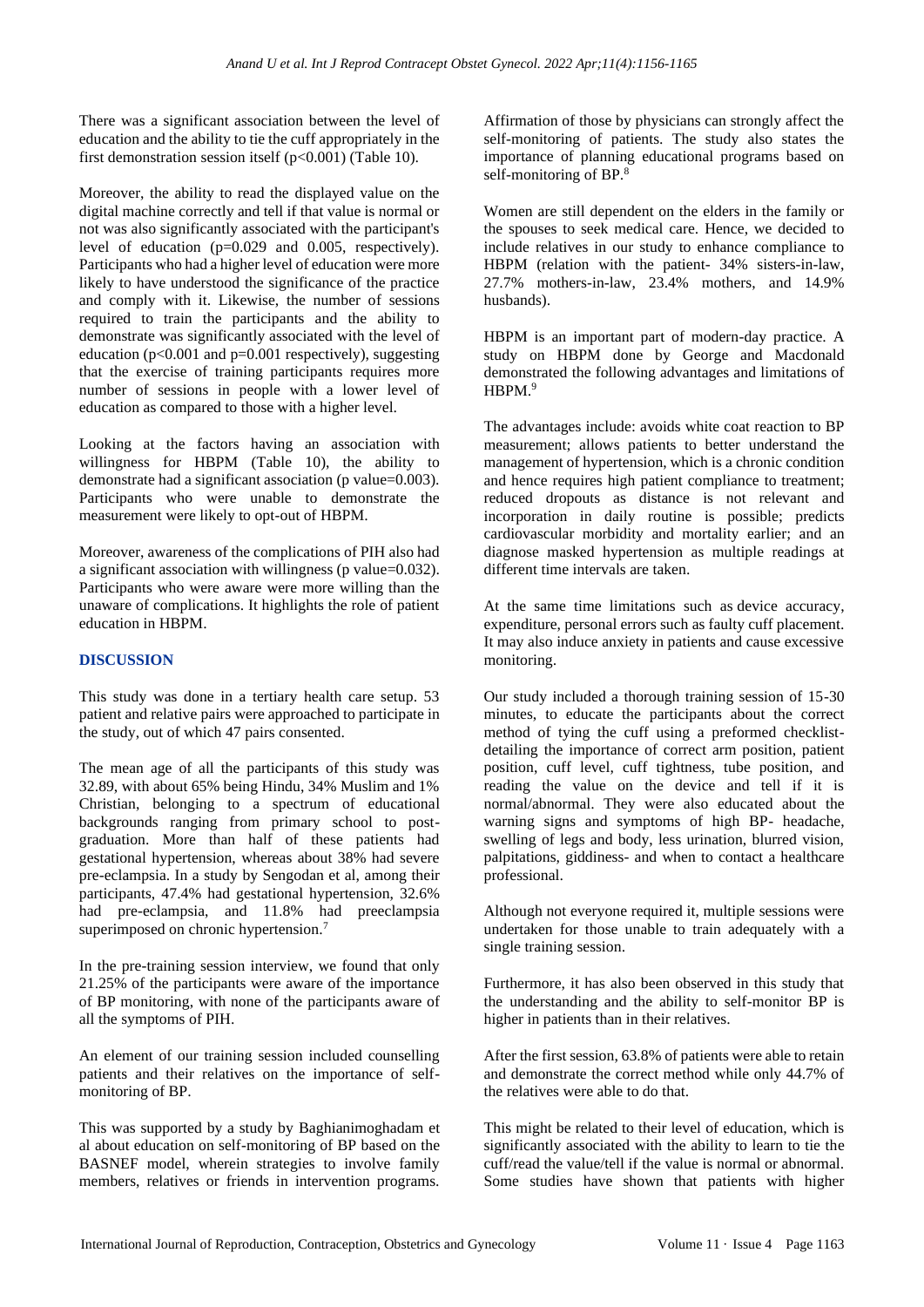educational levels demonstrated better compliance with HBPM procedure and more complete or accurate HBPM recording (Cuspidi et al. Rao et al, and Uzun et al).<sup>10-12</sup>

At the end of the sessions, 89.4% of the patients and 78.7% of the relatives were able to manoeuvre the device properly and take their own blood pressure, with appropriately reporting if the value was normal or not.

Apart from educating patients and their relatives on HBPM, the BP of all the patients was monitored thrice daily. By 72 hours postpartum one-fourth of the patients had normal blood pressure. And many of the patients were discharged on anti-hypertensives (70%) with the advice given for strict HBPM to be done.

89.4% of patients and 78.3% of the relatives of those patients- from different groups of age, educational background, religion, severity of hypertension and obstetric outcome, were successfully able to learn, retain the information and demonstrate BP measurement using electronic measuring device. This proves that indeed it is feasible to use home blood pressure monitoring in the postpartum period. The participants gave an average score of 7.32, on a scale of 1-10, to the "ease of use" of the digital device, indicating acceptance of the intervention.

This is in line with the study by Hoppe et al to assess the feasibility of tele-health in postpartum surveillance in women with a history of PIH. <sup>13</sup> Overall 87% of participants were "very" or "extremely" satisfied with the system, and 91% required "a little" or "not at all" mental effort to use the self-monitoring device provided in the study. Hauspurg et al demonstrated high compliance, retention, and patient satisfaction with the remote BP monitoring in postpartum women with hypertension.<sup>14</sup>

Finally, participants willingness to comply with HBPM and if not, their reasons were explored. 71% of the participants were willing for HBPM. Among the 'not willing', "cost" was identified as the most common reason, followed by "will call the doctor", and "not confident". Moreover, the willingness to self-monitor BP at home was significantly associated with the ability/inability to learn/demonstrate BP measurement correctly. Also, it was found that participants who were aware of the complications of PIH, were more likely to be willing for  $HBPM (p<0.05)$ .

In addition, the hypertensives with positive attitudes toward taking action to lower BP used HBPM more than those who did not (55.5% versus 33.1%, p=0.01).

It was also found in another study that nonusers of HBPM cited failure to recognise benefits (Ayala et al and Tan et al).15,16 This hugely calls upon the need to introduce such a training session for these patients on a more extensive scale. This is congruent with the study done by Baghianimoghadam et al, which says that education of the masses increased the intention, which in turn changed the attitude and the behaviour of the target groups.<sup>8</sup> Similarly, Rhodes et al, and Down and Hausenblas demonstrated a strong significant correlation between intention and behaviour.17,18

# *Limitations*

The study had the following limitations.

This study was done in a tertiary care setup, feasibility of the patient training in primary health care set-up is unknown. More research is needed on this.

It is difficult to know the potential influence of the cost factor which may have affected the participants' focus on learning BP monitoring.

# **CONCLUSION**

Feasibility and patient satisfaction were demonstrated in this study. At the end of the sessions, 89.4% of the patients and 78.7% of the relatives were able to handle the device properly and take their own BP, with appropriate interpretation if the value was normal or not.

Additionally, this study draws attention to the importance of counselling people on the complications of PIH, not only in the antenatal period but in the postpartum period as well. Appropriate training of people about HBPM prior to discharge can ensure that the discharge advice of strict self-monitoring is followed.

Hence, a postpartum remote hypertension monitoring programme, which involves educating the patient and their family members to enable them to monitor their BP at home or a nearby primary centre, is the need of the hour, especially considering the current situation of the COVID-19 pandemic.

# *Recommendations*

Training sessions on BP monitoring can be undertaken in groups, considering the patient load and time restraints in Indian tertiary care hospitals.

During ANC visits, on OPD basis, leaflets could be given explaining HBPM to patients. Those who cannot read can be explained the importance/method by a healthcare worker using visual tools. Mobile applications can be made to train the patients and family members.

In rural settings, accredited social health activist (ASHA) and auxiliary nurse midwife (ANM) healthcare workers at the grass-root level can undertake similar training sessions for antepartum/postpartum women.

# **ACKNOWLEDGMENTS**

Authors would like to extend sincere gratitude to the department of obstetrics and gynaecology of King Edward